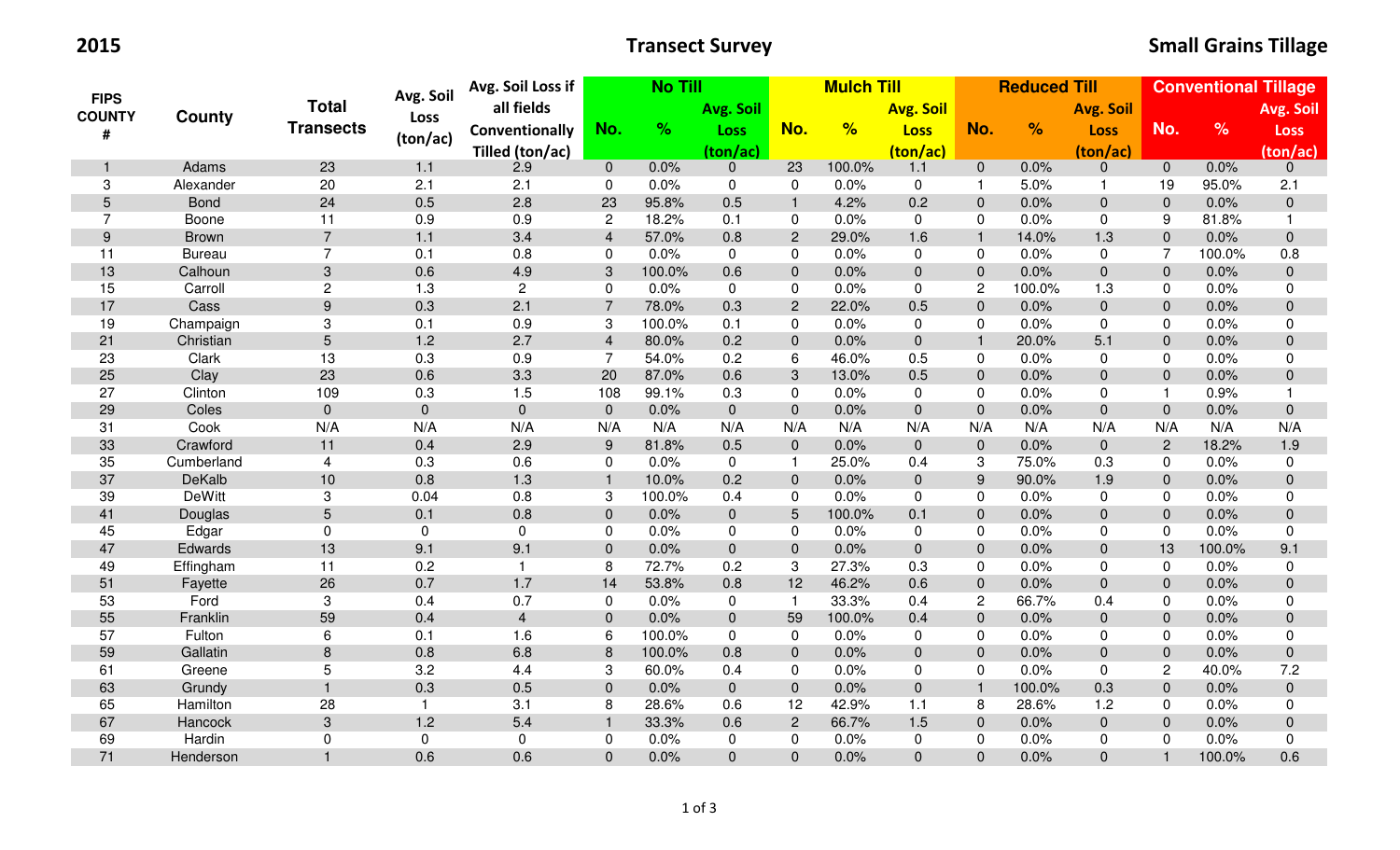2015

| <b>FIPS</b><br><b>COUNTY</b><br># | <b>County</b>    | <b>Total</b><br><b>Transects</b> | Avg. Soil      | Avg. Soil Loss if | <b>No Till</b> |        |                | <b>Mulch Till</b> |        |                  |                | <b>Reduced Till</b> |                  |                | <b>Conventional Tillage</b> |                |  |
|-----------------------------------|------------------|----------------------------------|----------------|-------------------|----------------|--------|----------------|-------------------|--------|------------------|----------------|---------------------|------------------|----------------|-----------------------------|----------------|--|
|                                   |                  |                                  | Loss           | all fields        |                |        | Avg. Soil      |                   |        | <b>Avg. Soil</b> |                |                     | <b>Avg. Soil</b> |                |                             | Avg. Soil      |  |
|                                   |                  |                                  | (ton/ac)       | Conventionally    | No.            | $\%$   | <b>Loss</b>    | No.               | %      | <b>Loss</b>      | No.            | $\frac{9}{6}$       | <b>Loss</b>      | No.            | $\frac{9}{6}$               | <b>Loss</b>    |  |
|                                   |                  |                                  |                | Tilled (ton/ac)   |                |        | (ton/ac)       |                   |        | (ton/ac)         |                |                     | (ton/ac)         |                |                             | (ton/ac)       |  |
| 73                                | Henry            | 8                                | 3.6            | 3.6               | $\mathbf 0$    | 0.0%   | $\mathbf 0$    | $\mathbf 0$       | 0.0%   | 0                | $\mathbf 0$    | 0.0%                | $\mathbf 0$      | 8              | 100.0%                      | 3.6            |  |
| 75                                | Iroquois         | $\overline{\mathbf{4}}$          | 0.2            | 1.9               | $\overline{4}$ | 100.0% | $\overline{0}$ | $\mathbf{0}$      | 0.0%   | $\pmb{0}$        | $\mathbf{0}$   | 0.0%                | $\pmb{0}$        | $\mathbf 0$    | 0.0%                        | $\mathbf 0$    |  |
| 77                                | Jackson          | 52                               | 1.1            | 5.8               | 49             | 94.2%  | 0.8            | 3                 | 5.8%   | 4.8              | 0              | 0.0%                | 0                | $\Omega$       | 0.0%                        | $\pmb{0}$      |  |
| 79                                | Jasper           | 9                                | 0.9            | 2.7               | $\overline{5}$ | 55.6%  | 0.9            | $\overline{4}$    | 44.4%  | $\mathbf{1}$     | $\mathbf 0$    | 0.0%                | $\mathbf 0$      | $\Omega$       | 0.0%                        | $\pmb{0}$      |  |
| 81                                | Jefferson        | 40                               | 2.9            | 6.8               | 4              | 10.0%  | 0.9            | 24                | 60.0%  | 2.2              | 6              | 15.0%               | 4.6              | 6              | 15.0%                       | 5.8            |  |
| 83                                | Jersey           | $\overline{7}$                   | 1.1            | 4.2               | $\overline{7}$ | 100.0% | 1.1            | $\mathbf{0}$      | 0.0%   | $\mathbf 0$      | $\mathbf{0}$   | 0.0%                | $\mathbf 0$      | $\mathbf 0$    | 0.0%                        | $\mathbf 0$    |  |
| 85                                | <b>JoDaviess</b> | 8                                | 0.6            | 2.7               | 8              | 100.0% | 0.6            | $\mathbf 0$       | 0.0%   | $\mathbf 0$      | $\mathbf 0$    | 0.0%                | $\pmb{0}$        | 0              | 0.0%                        | $\mathbf 0$    |  |
| 87                                | Johnson          | 14                               | 0.4            | 4.1               | 13             | 92.9%  | 0.4            | $\overline{1}$    | 7.1%   | 0.3              | $\pmb{0}$      | 0.0%                | $\mathbf 0$      | $\mathbf{0}$   | 0.0%                        | $\pmb{0}$      |  |
| 89                                | Kane             | 6                                | 1.4            | 2.2               | $\mathbf 0$    | 0.0%   | $\mathbf 0$    | $\mathbf 0$       | 0.0%   | 0                | 6              | 100.0%              | 1.4              | $\mathbf 0$    | 0.0%                        | $\mathbf 0$    |  |
| 91                                | Kankakee         | $\overline{7}$                   | 0.2            | 0.8               | $\overline{7}$ | 100.0% | 0.2            | $\mathbf{0}$      | 0.0%   | $\pmb{0}$        | $\mathbf{0}$   | 0.0%                | $\mathbf 0$      | $\mathbf 0$    | 0.0%                        | $\mathbf 0$    |  |
| 93                                | Kendall          | 3                                | 0.5            | 0.5               | 0              | 0.0%   | $\mathbf 0$    | $\mathbf 0$       | 0.0%   | 0                | 0              | 0.0%                | $\mathbf 0$      | 3              | 100.0%                      | 0.5            |  |
| 95                                | Knox             | $\overline{c}$                   | 0.9            | 4.5               | $\overline{2}$ | 100.0% | 0.9            | $\overline{0}$    | 0.0%   | $\mathbf 0$      | $\mathbf 0$    | 0.0%                | $\overline{0}$   | $\Omega$       | 0.0%                        | $\mathbf 0$    |  |
| 97                                | Lake             | N/A                              | N/A            | N/A               | N/A            | N/A    | N/A            | N/A               | N/A    | N/A              | N/A            | N/A                 | N/A              | N/A            | N/A                         | N/A            |  |
| 99                                | LaSalle          | 3                                | 0.1            | 0.7               | 3              | 100.0% | 0.1            | $\overline{0}$    | 0.0%   | $\mathbf 0$      | $\overline{0}$ | 0.0%                | $\mathbf 0$      | $\mathbf 0$    | 0.0%                        | $\mathbf 0$    |  |
| 101                               | Lawrence         | 30                               | 0.3            | 1.5               | 14             | 46.7%  | 0.1            | 15                | 50.0%  | 0.3              | 0              | 0.0%                | $\mathbf 0$      | $\mathbf{1}$   | 3.3%                        | 2.1            |  |
| 103                               | Lee              | $\ensuremath{\mathsf{3}}$        | 0.7            | 0.7               | $\pmb{0}$      | 0.0%   | $\mathbf 0$    | $\mathbf{0}$      | 0.0%   | $\pmb{0}$        | $\pmb{0}$      | 0.0%                | $\pmb{0}$        | 3              | 100.0%                      | 0.7            |  |
| 105                               | Livingston       | 3                                | 0.5            | $\mathbf{1}$      | $\mathbf{1}$   | 33.3%  | 0.7            | 0                 | 0.0%   | $\mathbf 0$      | 2              | 66.7%               | 0.4              | $\mathbf 0$    | 0.0%                        | $\mathbf 0$    |  |
| 107                               | Logan            |                                  | 3.7            | 3.7               | $\pmb{0}$      | 0.0%   | $\mathbf 0$    | $\mathbf{0}$      | 0.0%   | $\pmb{0}$        | $\pmb{0}$      | 0.0%                | $\pmb{0}$        | $\mathbf{1}$   | 100.0%                      | 3.7            |  |
| 109                               | McDonough        | 6                                | $\overline{2}$ | 3.1               | $\overline{c}$ | 33.3%  | 0.3            | $\mathbf 0$       | 0.0%   | 0                | 0              | 0.0%                | $\mathbf{0}$     | 4              | 66.7%                       | 2.9            |  |
| 111                               | McHenry          | 17                               | 3.2            | 3.2               | $\mathbf 0$    | 0.0%   | $\mathbf 0$    | $\mathbf 0$       | 0.0%   | $\mathbf 0$      | $\mathbf 0$    | 0.0%                | $\pmb{0}$        | 17             | 100.0%                      | 3.2            |  |
| 113                               | McLean           | $\overline{c}$                   | 2.9            | 6.5               | 0              | 0.0%   | 0              | $\mathbf{2}$      | 100.0% | 2.9              | $\mathbf 0$    | 0.0%                | 0                | $\mathbf 0$    | 0.0%                        | $\mathbf 0$    |  |
| 115                               | Macon            |                                  | 0.3            | 0.3               | $\pmb{0}$      | 0.0%   | $\mathbf 0$    | $\mathbf{0}$      | 0.0%   | $\overline{0}$   | $\mathbf 0$    | 0.0%                | $\mathbf 0$      | $\mathbf{1}$   | 100.0%                      | 0.3            |  |
| 117                               | Macoupin         | 5                                | 0.8            | $\mathbf{1}$      | $\mathbf 0$    | 0.0%   | $\mathbf 0$    | $\mathbf 0$       | 0.0%   | $\mathsf 0$      | $\overline{c}$ | 40.0%               | 0.5              | 3              | 60.0%                       | $\mathbf{1}$   |  |
| 119                               | Madison          | 19                               | 0.3            | 2.6               | $\pmb{0}$      | 0.0%   | $\pmb{0}$      | $\mathbf{0}$      | 0.0%   | $\mathbf 0$      | $\sqrt{2}$     | 10.5%               | 2.5              | 17             | 89.5%                       | 2.3            |  |
| 121                               | Marion           | 17                               | 2.4            | 2.5               | $\mathbf{1}$   | 5.9%   | $\mathbf 0$    | $\mathbf 0$       | 0.0%   | $\mathbf 0$      | 0              | 0.0%                | $\mathbf 0$      | 16             | 94.1%                       | 2.6            |  |
| 123                               | Marshall         | $\overline{7}$                   | 1.6            | 1.8               | $\mathbf{1}$   | 14.3%  | 0.3            | $\mathbf{0}$      | 0.0%   | $\overline{0}$   | $\mathbf{0}$   | 0.0%                | $\mathbf 0$      | 6              | 85.7%                       | 1.8            |  |
| 125                               | Mason            | 23                               | 0.5            | $\mathbf{1}$      | $\overline{c}$ | 8.7%   | 0.01           | 3                 | 13.0%  | 0.1              | 18             | 78.3%               | 0.6              | $\Omega$       | 0.0%                        | $\pmb{0}$      |  |
| 127                               | Massac           | 22                               | 0.4            | 5.5               | 22             | 100.0% | 0.4            | $\mathbf 0$       | 0.0%   | $\mathbf 0$      | $\mathbf 0$    | 0.0%                | $\pmb{0}$        | $\Omega$       | 0.0%                        | $\pmb{0}$      |  |
| 129                               | Menard           | 2                                | 0.5            | 1.6               | $\overline{c}$ | 100.0% | 0.5            | $\mathbf 0$       | 0.0%   | $\mathbf 0$      | $\mathbf 0$    | 0.0%                | 0                | $\mathbf 0$    | 0.0%                        | $\mathbf 0$    |  |
| 131                               | Mercer           | $\pmb{0}$                        | $\mathbf{0}$   | 0                 | $\mathbf 0$    | 0.0%   | $\overline{0}$ | $\mathbf{0}$      | 0.0%   | $\mathbf 0$      | $\mathbf{0}$   | 0.0%                | $\overline{0}$   | $\mathbf 0$    | 0.0%                        | $\mathbf 0$    |  |
| 133                               | Monroe           | 78                               | 6.7            | 12.6              | $\mathbf 0$    | 0.0%   | $\mathbf 0$    | $\mathbf 0$       | 0.0%   | $\mathbf 0$      | 0              | 0.0%                | $\mathbf 0$      | 78             | 100.0%                      | 8.5            |  |
| 135                               | Montgomery       | $\overline{7}$                   | 0.2            | 2.1               | $\overline{7}$ | 100.0% | 0.2            | $\mathbf 0$       | 0.0%   | $\mathbf 0$      | $\pmb{0}$      | 0.0%                | $\overline{0}$   | $\mathbf 0$    | 0.0%                        | $\mathbf 0$    |  |
| 137                               | Morgan           | 3                                | $\mathbf 0$    | 5.5               | 0              | 0.0%   | 0              | $\mathbf 0$       | 0.0%   | $\mathbf 0$      | $\mathbf 0$    | 0.0%                | 0                | 3              | 100.0%                      | 5.5            |  |
| 139                               | Moultrie         | $\overline{7}$                   | 2.5            | 2.5               | $\pmb{0}$      | 0.0%   | $\overline{0}$ | $\mathbf{0}$      | 0.0%   | $\pmb{0}$        | $\pmb{0}$      | 0.0%                | $\overline{0}$   | $\overline{7}$ | 100.0%                      | $\overline{2}$ |  |
| 141                               | Ogle             | 18                               | 0.7            | 1.5               | $\mathbf{2}$   | 11.1%  | 0.3            | 13                | 72.2%  | 0.6              | 3              | 16.7%               | 1.2              | 0              | 0.0%                        | $\mathbf 0$    |  |